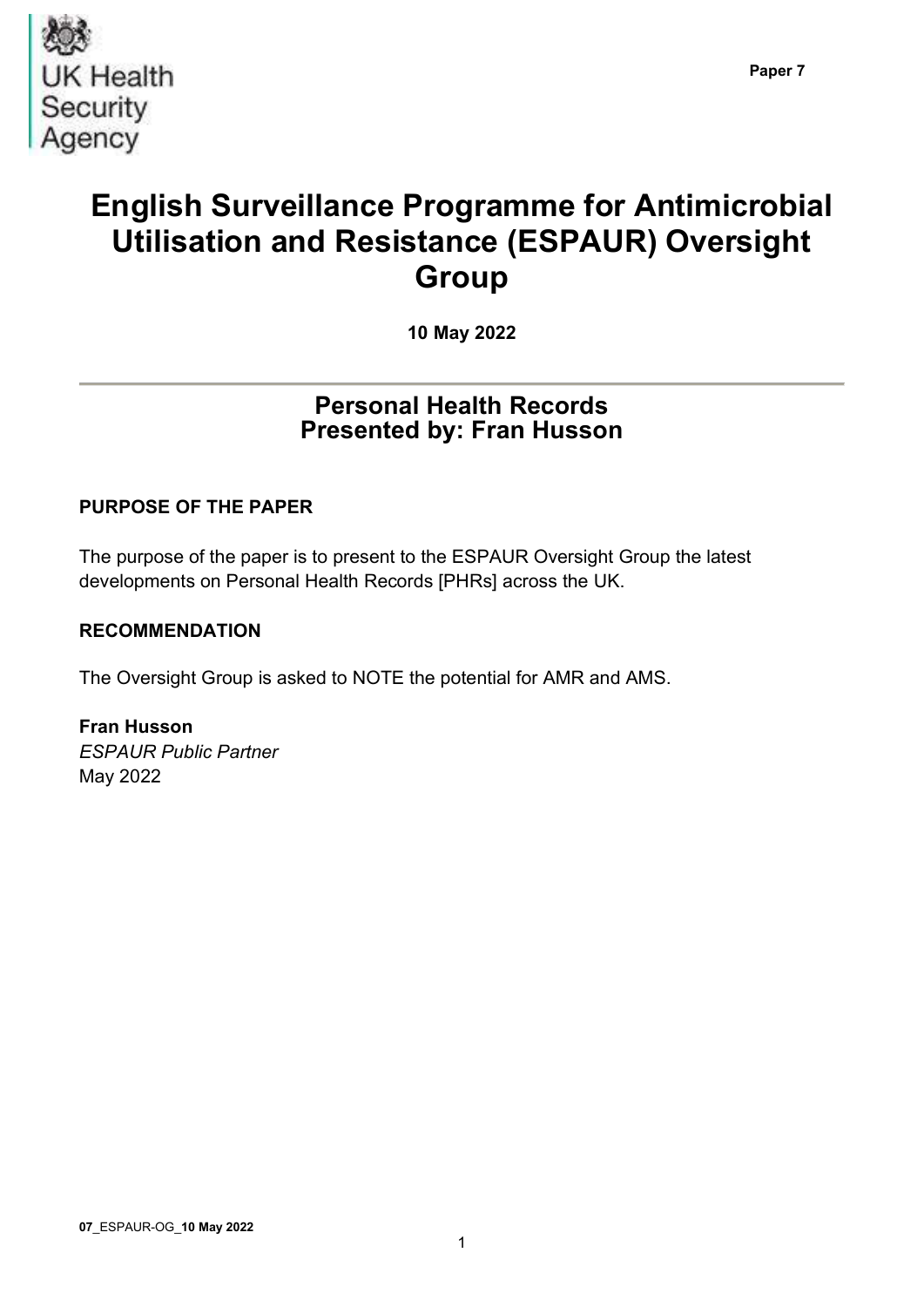

# 1.0 Personal Health Records [PHR] Brief History

The concept of a Personal Health Record [PHR] is not new. The first product was developed by Microsoft at the turn of the century and called "My Health Vault" which was a good descriptive to cover all the bits and pieces that patients, particularly those affected by serious and chronic medical conditions, want and need to keep. But adoption was weak, and MS withdrew the product a few years ago.

The UK saw its first PHR offering in 2008 with the launch of "Patients Know Best" [PKB] and the start of a second one in 2012 with MyMedical Record [MyMR] led by University Southampton Hospital NHS Foundation Trust and South West Commissioning Support Unit, which took inspiration from My Health Vault.

For the NHS a record is a PHR if:

it's secure, usable and online

it's managed by the person who the record is about and they can add information to their PHR

- it stores information about that person's health, care and wellbeing
- health and care sources can add information to the PHR

A true PHR also needs to be untethered, i.e. not linked to a specific care setting [e.g. a hospital patient portal is not a PHR] to be fully portable and usable anywhere on the planet.



# 2.0 What is new?

07\_ESPAUR-OG\_10 May 2022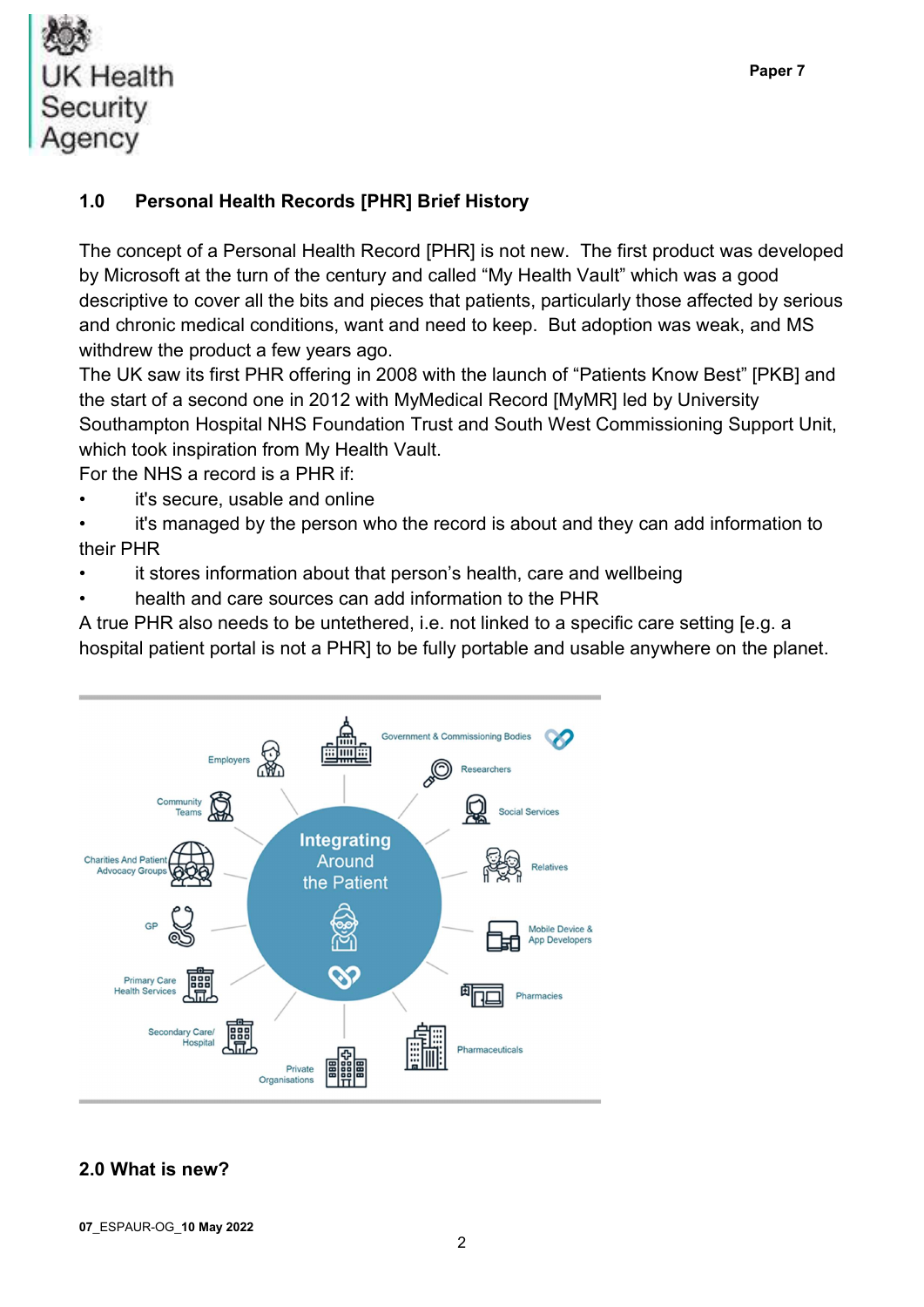

PHRs are not new but what is is a health and care landscape that witnessed a significant acceleration in the adoption and scaling of digital health technologies and processes during the Sars-CoV-2 pandemic leading to a rapid transformation of many services. One significant development was the integration of PHRs with the NHS login and the NHS app, which took place in March 2020. I will focus on PKB because it is the most widespread across the UK and also because I have been using it since 2017. Contact details for MyMR can be found in the list of references at the end of this paper. PKB a few facts:

- PKB is a social enterprise and technology platform, designed to bring together patient data from health and social care.
- Patients can login to access everything, from appointment letters and test results, to their multi-disciplinary care plans. To be able to play an active role in their health and wellbeing, they can also use specially designed tools to monitor and track their health condition [wearables, hypertension monitoring via smart phones etc…].



They can also decide which part of their data they want to share with carers, family and other health care professionals anywhere in the world by selecting between general health, mental health, sexual health and social care in their record.

"Patient controlled data sharing is the right way to join up health and social care and to consent patients to contribute data for research". Dr Sanjay Gautama, Caldicott Guardian and Chief Clinical Information Officer, Imperial College Healthcare NHS Trust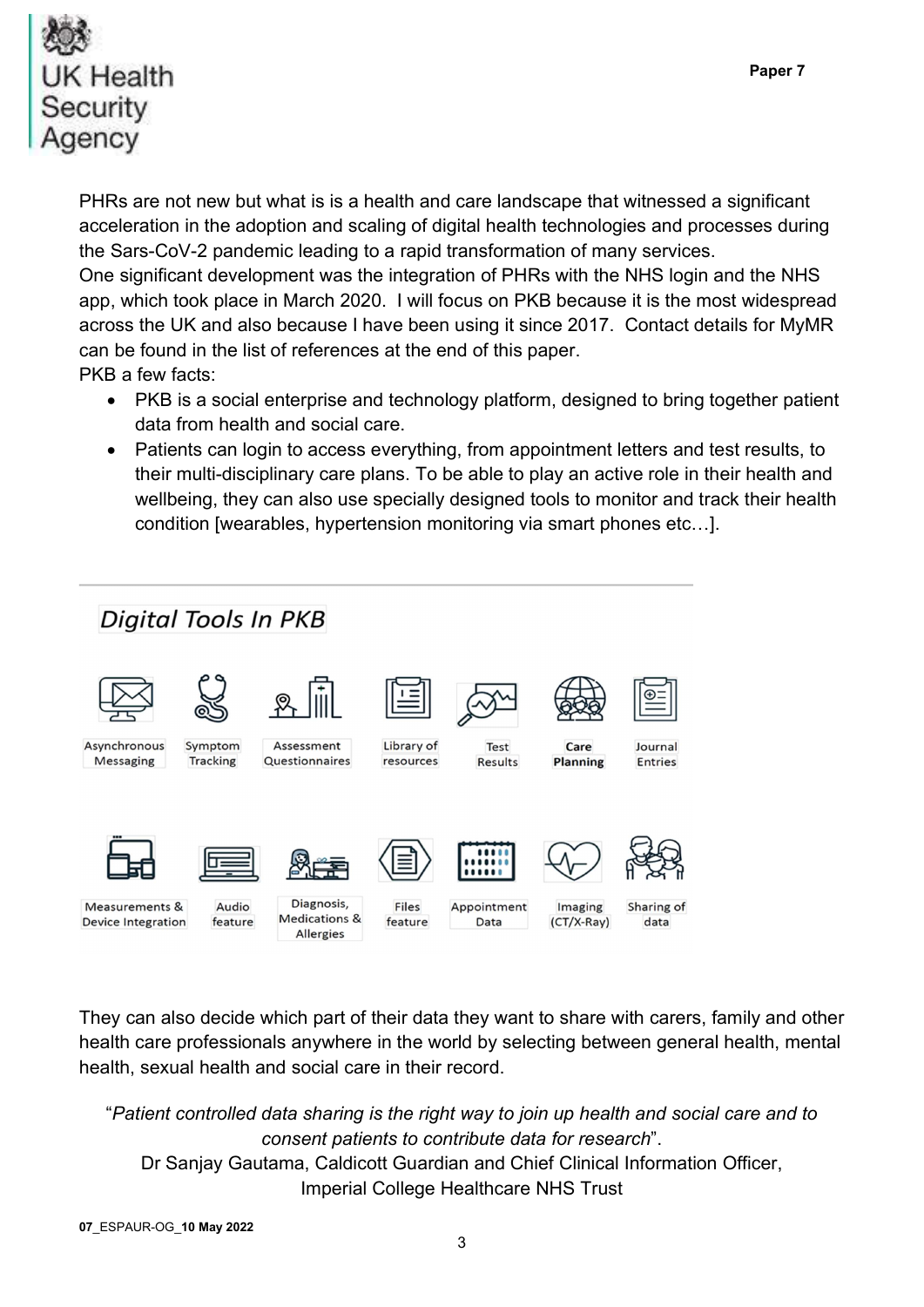

At the time of writing, PKB has 1,5 mn active users in the UK, links to 27 mn patient records and is averaging 3,000 new registrations per day.

Its procurement process is aligned with its mission to see every person:

- Own a copy of all their health information
- Understand what this information means
- Use this understanding to make shared decisions with carers, relatives and healthcare professionals.

Procurement / contracting can take place with a region [ICS, for instance], a specific hospital trust, a group of GP practices, a community service [such as social care agency] or a medical charity [e.g., the UK Kidney Association]. This translates into a rich geographical map of users but also into an ecosystem which is challenging to research and quantify!

Secondary care systems such as hospital trusts can select PKB functionalities and features according to their different and multi specialties. Even within defined specialties and departments, clinicians can personalise the record to achieve the best outcomes for their patients or to research specific topics.

# 3. WHAT ABOUT AMR/AMS?

In general, the use of antimicrobials still takes place without patient active involvement and engagement.

A tool is needed to activate patient agency. Awareness of drug resistant infections, through public health campaigns and good media reports, alas, is not enough to see patients develop automatic reactions and question whether a new prescription is appropriate or not.

PKB's Medication List [ML] offers a tool which is worth considering to assess the potential benefits of having patients manage and control their medications. An important feature is that both clinicians and patients can enter a new medication in the list. What this means practically:

- Patient can use the free text box available for each ML item to report whether a delayed prescription has been collected and self-administered or not, and why
- Patient with rescue packs can record various data points: date of issuance, date of expiry, info to use as aide [eg a medication dose of 30 mg in 6 tablets of 5mg each often a factor of confusion for older patients], self-administration problems, adverse reactions, reason a medicine has been stopped etc…
- The date of expiry is important as the item will automatically transfer to the Past Medicines section in the ML, enabling the clinician [or any other HCP who has access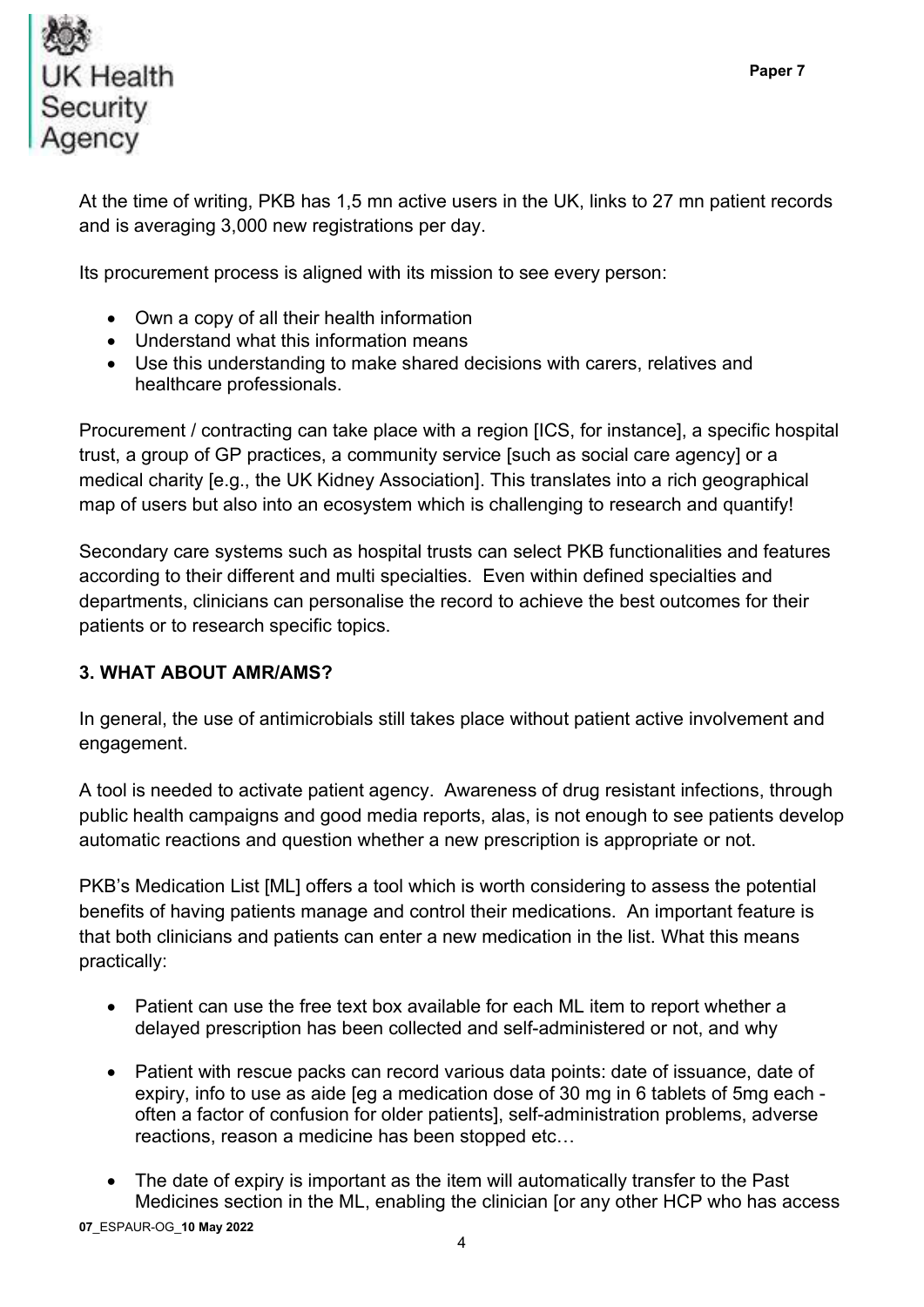

to the ML] to see how patients cope with flare ups, when infections may be selflimiting and thus not require use of the home stand-by anti-microbials [and steroids]. And it is also very useful to assess whether a vaccination [eg flu] is past its active period.

- Drug-Drug Interaction [DDI]: the reality is that only the patient knows what s/he selfadministers every day [or not...]: prescribed meds, OTCs, supplements … Professionals need visibility of all these substances not only for antimicrobial stewardship but also to try and reduce problematic polypharmacy. Patients need to manage all aspects of their meds and find ways to comply and conform to regimen which are often a very heavy burden [eg use of antimicrobials for NTM patients]. Compiling, managing, updating, enriching their ML also produce positive mental health outcomes of being in control, of self-managing difficult LTCs, of self-esteem.
- Because the Medication List is part of an integrated single-sign-on tool it does not require any specific effort to consult or use it for adding a new item.
- ML design updating: professional and patient feedback [eg UK Kidney Association] have led to the introduction of attachment functionality for each item [PIL, prescription from non UK care setting, or any other document or image the patient, or the professional, wants to link to an entry].

#### FURTHER INFORMATION

For the sake of brevity, I have left out of this paper PKB's Information Governance compliance certificates and documents. For further information please contact me at:

franhusson@btnternet.com

#### **REFERENCES**

#### A. LINKS:

https://patientsknowbest.com/ https://patientsknowbest.com/nhs/

https://digital.nhs.uk/services/personal-health-records-adoption-service

07\_ESPAUR-OG\_10 May 2022 MyMR : https://mymedicalrecord.uhs.nhs.uk/ https://www.digitalhealth.net/2019/03/university-hospital-southampton-mymr-expansion/ contact : mymedicalrecord@uhs.nhs.uk